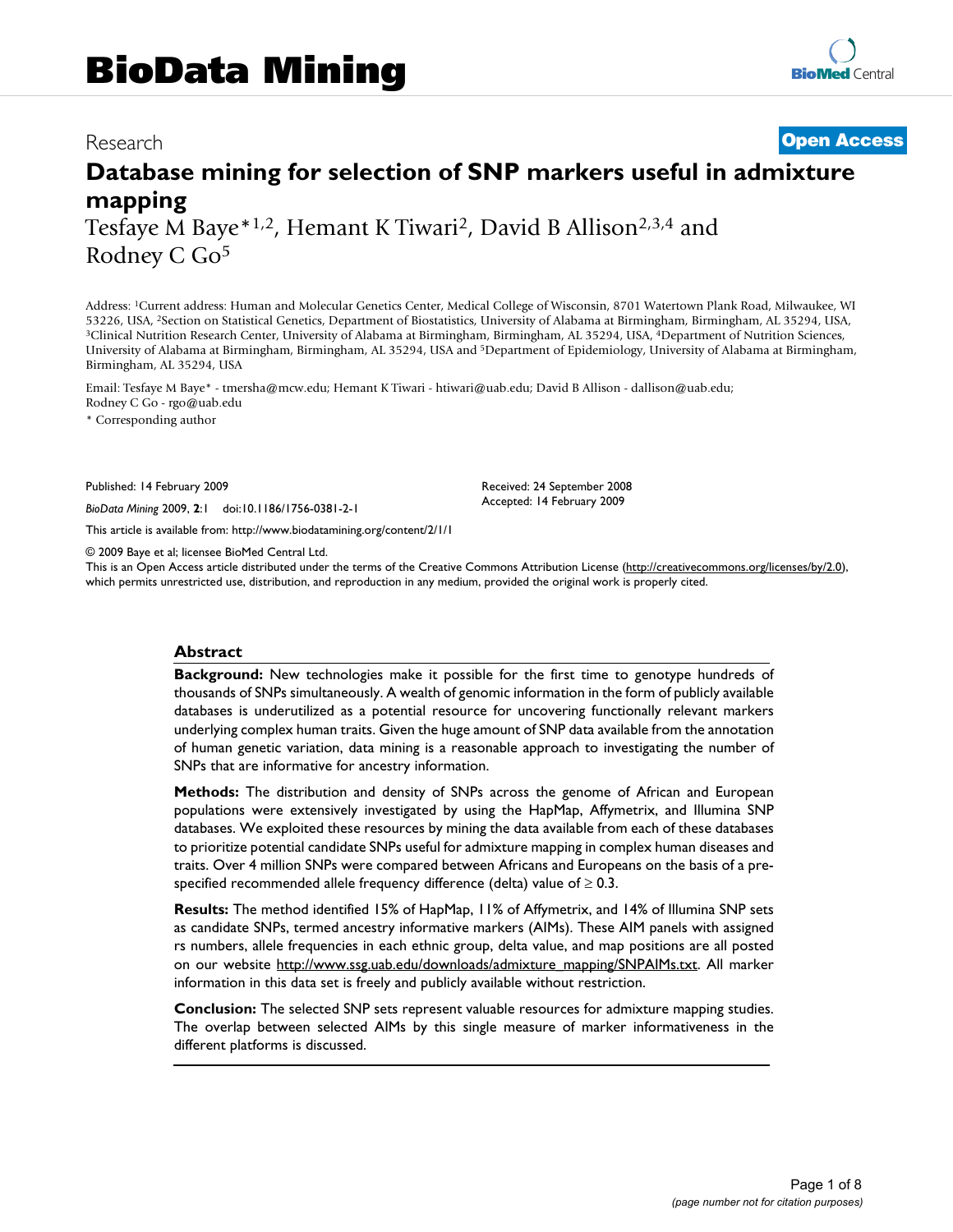# **Background**

The chromosome of an individual from a recently admixed population such as the African-American population contains large stretches of DNA that resemble mosaics of chromosomal segments [1], each derived from European or African ancestry that have not had sufficient time to break up as a result of recombination. Hence, allelic associations in these populations may extend over distances as large as 20–30 cM [2,3]. Methods to map genes that rely on admixture may therefore require fewer markers to screen the genome than would other approaches for mapping complex disease genes [4,5].

Theoretically, any marker [6-10] that has an allele frequency difference between ancestral populations, known as ancestry informative markers (AIMs), can be used for admixture mapping. Such markers can also be used to control for population confounding by variations in background ancestry via structural association testing (SAT) [11]. The ideal AIM has one allele that is monomorphic in one population  $(p = 1.0)$  and that is not present in another [12]. However, most alleles are shared among populations [13-15]. Hence, it is important to identify and choose informative AIMs across populations [16].

Several single nucleotide polymorphism (SNP) panels have been reported over the past few years [7,8,16-19] with a focus on identifying markers suitable for admixture studies. Smith et al. [9] screened 744 microsatellite markers for AIMs in 4 different populations and identified a genome spanning set of 315 markers (average spacing 10  $cM$ , frequency difference  $> 0.3$ ) for mapping in African-Americans and 214 markers (average spacing of 16 cM, frequency difference > 0.25) for mapping in Hispanics. Ninety-seven AIMs were identified for mapping in African-American populations that show limited variation within Africa [10].

Recently 3011 SNP AIMs were reported for studying African-American populations [19], who have an average of 80% African and 20% European ancestry, after screening 450,000 SNPs for which allele frequencies were available. This panel is considered the gold standard for admixture mapping in this population. However, the SNPs used to develop these AIMs came mostly from African-American (98.6%, over 443,916 SNPs) populations, and the ancestral West African frequencies were inferred or estimated by using the expectation-maximization (EM) algorithm [20] rather than by being directly measured.

To date, only a limited amount of information characterizing SNPs across the human genome [21,22] for the majority of ethnic groups is found in the literature [23]. Consequently, mining of SNP frequencies from HapMap and other genomic data sets including Affymetrix 500 K and Illumina 100 K SNPs with an ethnic-dependent background across the genome is an economical, rapid, and practical strategy for developing a more comprehensive and informative panel of AIMs [19,24]. This may result in a uniform resource that describes nucleotide diversity with sufficient power to infer ancestry for admixed populations [25], beyond the currently available lists of AIMs. The objectives of the present study were to mine databases and develop AIM panels useful in admixture mapping and compare the selected set of AIMs with the widely used AIM panels.

# **Methods**

### *Materials*

SNP markers deposited by the HapMap project, 500 K Affymetrix, 100 K Illumina, and the recently published 3011AIM SNP panels for all autosomal and sex chromosomes were used to determine AIMs. The distribution of SNPs in each chromosome and database is shown in Table 1.

#### *Data mining, processing, and description*

We downloaded the HapMap allele frequency data [\(http:/](http://www.hapmap.org) [/www.hapmap.org](http://www.hapmap.org), March 13, 2007 release). The Hap-

**Table 1: Number of SNPs investigated for data-mining of AIMs for each chromosome for both Yorubans and European populations listed by genotypic platform or source.**

| Chr            | HapMap  | 500 k Affymetrix | 100 k Illumina | <b>AIMs</b> |
|----------------|---------|------------------|----------------|-------------|
| ı              | 286584  | 39418            | 9820           | 241         |
| $\overline{2}$ | 304922  | 40633            | 8702           | 230         |
| 3              | 235256  | 33120            | 7207           | 190         |
| 4              | 224433  | 31339            | 6000           | 132         |
| 5              | 230257  | 31595            | 6329           | 136         |
| 6              | 251838  | 31130            | 6579           | 192         |
| 7              | 196235  | 25407            | 5581           | 124         |
| 8              | 199358  | 26948            | 4891           | 129         |
| 9              | 169079  | 22596            | 4480           | 115         |
| 10             | 197292  | 28217            | 5240           | 44          |
| П              | 189407  | 28217            | 5240           | 44          |
| 12             | 177798  | 25998            | 5928           | 164         |
| 13             | 146641  | 24712            | 5465           | 129         |
| 4              | 14909   | 18910            | 3093           | 76          |
| 15             | 99603   | 15432            | 3420           | 91          |
| 16             | 101959  | 14190            | 3307           | 87          |
| 17             | 83339   | 15069            | 3388           | 103         |
| 18             | 111158  | 11127            | 4079           | 130         |
| 19             | 51689   | 14631            | 2570           | 83          |
| 20             | 111869  | 6284             | 3520           | 117         |
| 21             | 45994   | 12266            | 3007           | 83          |
| 22             | 51037   | 7014             | 1381           | 59          |
| X              | 103517  | 6123             | 1886           | 94          |
| Y              | 54      |                  |                |             |
| Total          | 3684228 | 492556           | 109366         | 3011        |

Chr = chromosome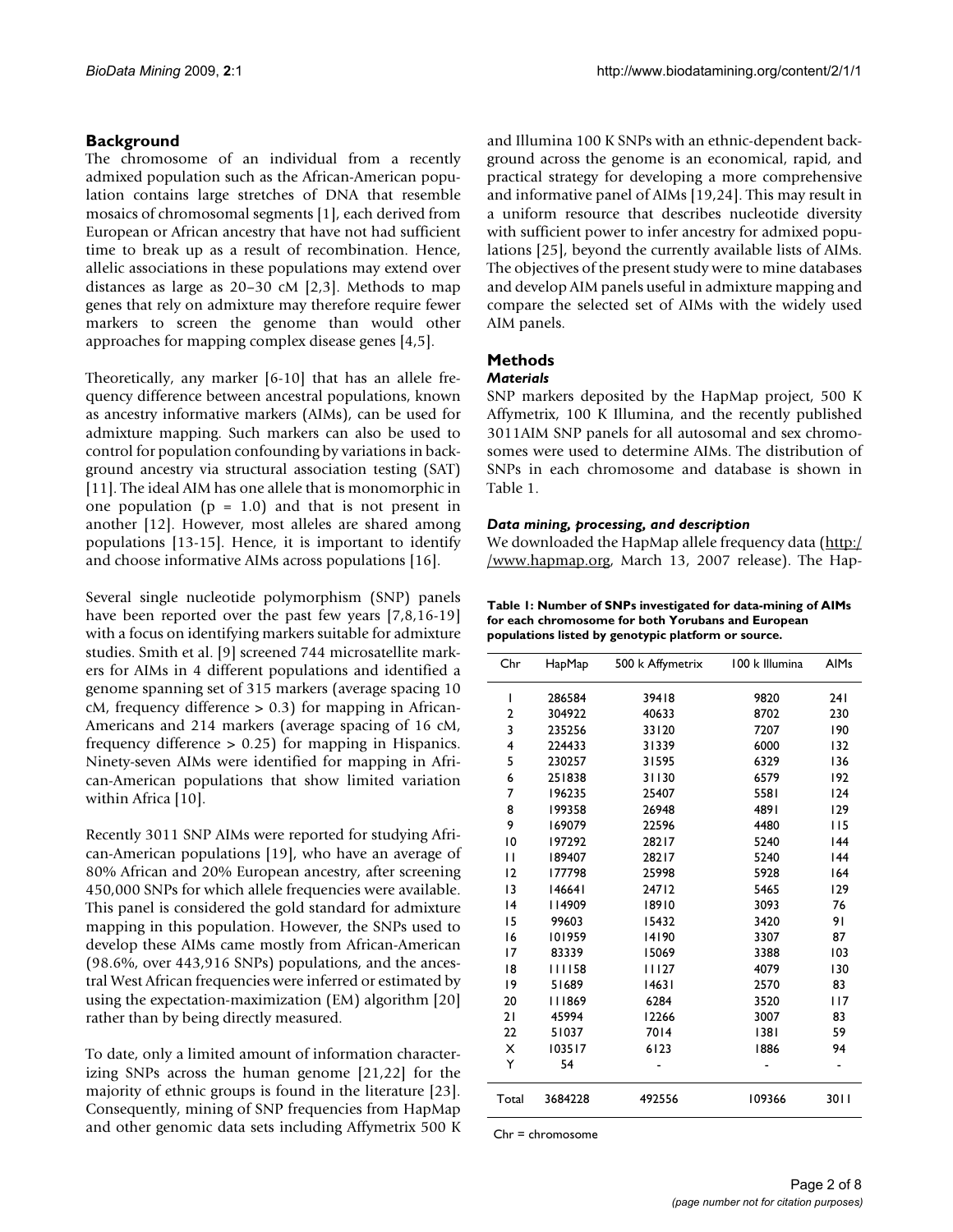Map project contains genotypes from 60 unrelated individuals (parents) from Yorubans in Ibadan, Nigeria [YRI] and 60 unrelated (parents) Caucasians from the United States with northern and western European ancestry [CEU]. There are  $\sim$  5.8 million SNPs in the combined phase 1 and phase 2 HapMap projects [26,27].

The Affymetrix 500 K was downloaded from [http://](http://www.affymetrix.com) [www.affymetrix.com.](http://www.affymetrix.com) The Affymetrix 500 K array sets contain "quasi-random" or anonymous SNPs that are spread evenly across the genome and are selected on the basis of information content and could lie between genes. These SNPs were developed for genome-wide association and fine mapping studies. The sample sizes used to generate allele frequency datasets of the 500 K SNP array consist of 48 samples containing 13 trios (5 HapMap CEU trios, 5 HapMap Yoruban trios, and 3 other non-HapMap trios) and 9 unrelated HapMap Asian samples. In total, 39 of the 48 samples are parts of the samples used in the HapMap project. About 365,000 or 73% of the Affymetrix 500 K SNPs have also been typed by the HapMap Project.

The Illumina 100 K was downloaded from [http://](http://www.illumina.com) [www.illumina.com](http://www.illumina.com). This panel is a gene-centric collection of SNPs (70% of which are located in exons or within 10 kb of transcripts) developed for genome-wide association studies. The sample sizes used to generate the Illumina 100 K allele frequency data were 32 CEU and 28 Yorubans. Close to 57,000 of the Illumina 100 K SNPs are in the HapMap project. The recently selected panel of 3011 AIM allele frequencies was obtained from [http://](http://www.cell.com/AJHG/supplemental/S0002-9297(07)64364-X) [www.cell.com/AJHG/supplemental/S0002-](http://www.cell.com/AJHG/supplemental/S0002-9297(07)64364-X)

[9297\(07\)64364-X.](http://www.cell.com/AJHG/supplemental/S0002-9297(07)64364-X) A total of 66 European Americans and 64 African Americans genotyped by different platforms were used to generate the 3011 AIMs from the total of 450,000 SNPs screened.

Each of these data sets, which differ in the way the SNPs were selected [28], has characteristics that make it useful for the current investigation. The HapMap offers an extensive collection of SNPs across ancestral population genomes; the Affymetrix 500 K is a comprehensive widely used chip; the Illumina 100 K has a gene-centric focus; and the AIM panel is the current gold standard SNP panel used in admixture mapping.

#### *Data analysis*

A computer program using Python [http://](http://www.python.org) [www.python.org](http://www.python.org) was written to export and pre-process the SNP information from the HapMap databases (the codes are available upon request). A SAS [29] program was used to analyze the data. We used 3 criteria to select the markers to be considered in our analysis: (1) the SNP should be shared between the 2 ancestral populations, (2) a specific marker is retained if it has a delta-value (i.e., the allele frequency difference between 2 parental populations) of 0.3 or higher (a cutoff that has been suggested for AIMs [10], and (3) the physical distance between consecutive selected SNPs must be at least 0.3 cM to avoid the probability of choosing 2 redundant SNPs that are in strong LD [30,31]. It is expected that markers that are sufficiently spaced throughout the genome will offer independent information about genetic background or ancestry. In each of the 0.3 cM bin, AIMs with the highest delta value were selected to maximize information content of ancestry.

Several methods for measuring marker informativeness for ancestry have been developed and discussed by Rosenberg et al. [12] and others [19,32]. However, the absolute allele frequency difference (delta) is the most commonly used measure of informativeness for ancestry between 2 parental populations [12]. Marker informativeness for ancestry can be ascertained through the absolute value of the difference in the frequency of a particular allele observed for 2 ancestral populations. If we let  $p_{11}$  represent the frequency of a reference allele in the first parental population and  $p_{21}$  the frequency of the same allele in the second parental population, then the delta value is given by =  $|p_{11} \cdot p_{12}|$ . A marker with a delta value of 1 provides perfect information regarding its ancestry, whereas a marker with a delta value of 0 carries no information for ancestry.

#### **Results**

#### *1. SNP allele frequency characterization, racial variation, and databases*

Of the total HapMap SNPs for which both Yoruban and CEU allele frequencies were available, we extracted all the monomorphic SNPs and SNPs with various levels of polymorphism, including 100% informative SNPs between the ancestral populations. Table 2 compares the allele frequency distributions under each scenario of the different databases and shows that there is a slight increase in the proportion of rare variation in the Affymetrix and Illumina groups. From the characterized HapMap, Affymetrix, and Illumina SNP databases, 17.3%, 2.6%, and 1.3%, respectively, were 100% noninformative for ancestry.

A summary of the interpopulation differences using the HapMap databases shows that a total of only 30 of the interpopulation marker comparisons had very large frequency differences or 100% informative for ancestry (delta = 1) between the 2 ancestral groups (Table 2). The few 100% informative SNPs for ancestry in these findings are consistent with prior studies [33,34], showing that most DNA variation is shared among human populations.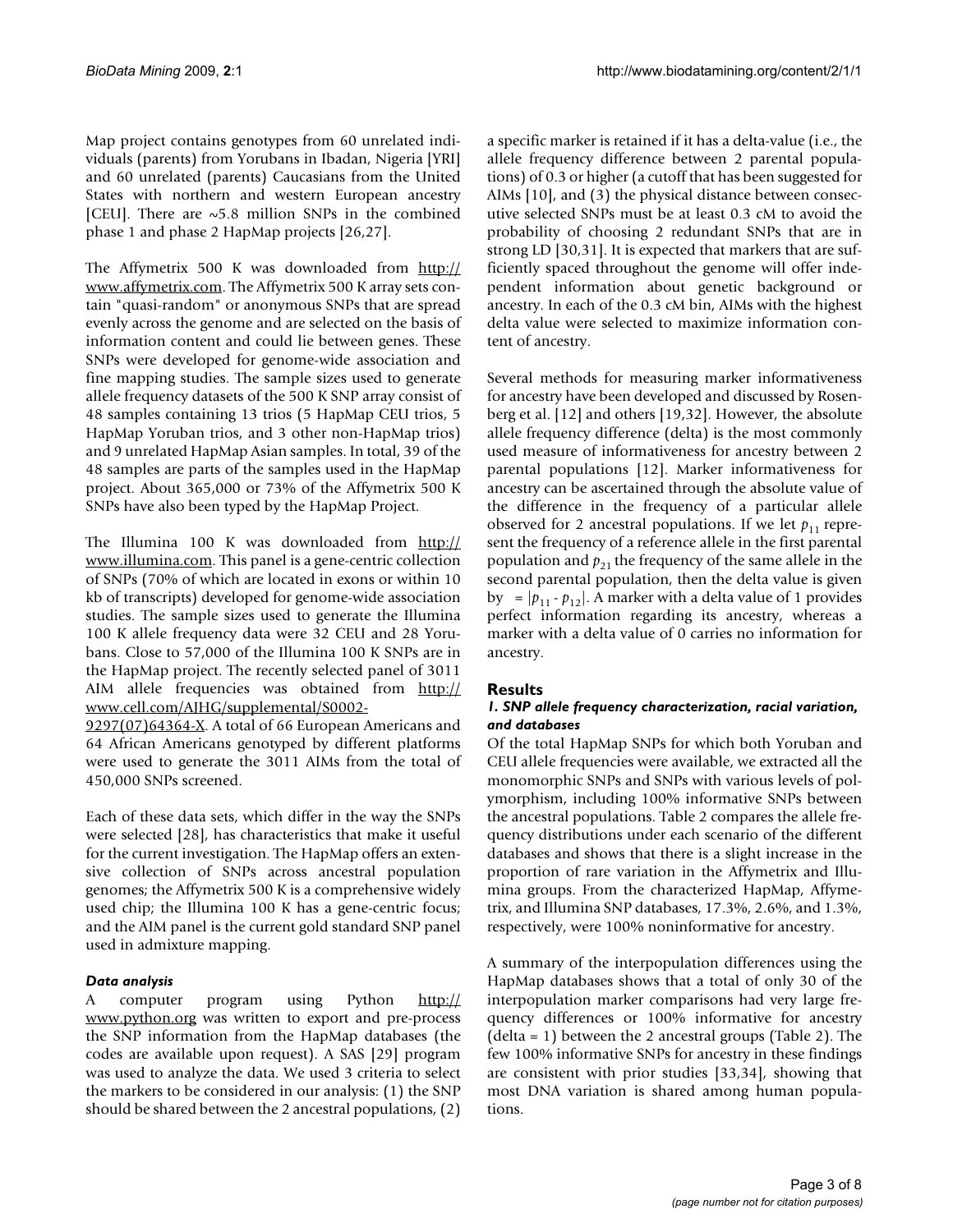| Allele freq difference | HapMap      |        | Affymetrix               |                | <b>Illumina</b>          |       |                          | <b>AIMs</b>    |
|------------------------|-------------|--------|--------------------------|----------------|--------------------------|-------|--------------------------|----------------|
|                        | <b>SNPs</b> | %      | <b>SNPs</b>              | %              | <b>SNPs</b>              | %     | <b>SNPs</b>              | %              |
| $\mathbf 0$            | 635890      | 17.26  | 12813                    | 2.60           | 1392                     | 1.27  | -                        | -              |
| $0.01 - 0.29$          | 2477910     | 67.257 | 385585                   | 78.28          | 91992                    | 84.11 | -                        | $\blacksquare$ |
| $0.3 - 0.50$           | 440866      | 11.966 | 73066                    | 14.83          | 15833                    | 14.62 | 993                      | 33.83          |
| $0.51 - 0.70$          | 114055      | 3.096  | 18910                    | 3.84           |                          |       | 1515                     | 51.63          |
| $0.71 - 0.90$          | 14957       | 0.406  | 2138                     | 0.44           | $\overline{\phantom{a}}$ |       | 414                      | 4.11           |
| $0.91 - 0.99$          | 520         | 0.014  | 28                       | 0.01           | $\blacksquare$           |       | 12                       | 0.40           |
|                        | 30          | 0.001  | $\overline{\phantom{a}}$ | $\blacksquare$ | $\,$                     |       | $\overline{\phantom{a}}$ |                |

| Table 2: Distribution of allele frequency differences (Yoruba vs. European) across SNP marker databases |  |  |
|---------------------------------------------------------------------------------------------------------|--|--|
|---------------------------------------------------------------------------------------------------------|--|--|

Chr = chromosome

Using a prespecified recommended allele frequency difference (delta) value of  $\geq 0.3$ , on the average across the databases and genome, 15% of HapMap, 19% of Affymetrix, and 15% of Illumina SNP sets were AIMs (Table 3). However, only 15507 (0.42%) HapMap SNPs had an allele frequency difference of 0.7 and above. Similar to the case with CEU, there were large discrepancies in allele frequencies between SNP data for Yoruban populations from the different databases. For example, the reported allele frequencies of the rs55543 SNP from the HapMap, Affymetrix, and Illumina databases were 0.34, 0.31, and 0.42 generated from sample sizes of 120, 48, and 60 samples, respectively. We suspect that the differences in SNP allele frequency data in the different databases were likely due to small sample sizes and respective large sampling errors of the estimates as suggested by Dvornyk et al. [23]. The SNP AIM characteristics with assigned rs numbers, allele frequencies in each ethnic group, delta value, and map positions are all posted on our website [http://](http://www.ssg.uab.edu/downloads/admixture_mapping/SNPAIMs.txt) [www.ssg.uab.edu/downloads/admixture\\_mapping/](http://www.ssg.uab.edu/downloads/admixture_mapping/SNPAIMs.txt) [SNPAIMs.txt](http://www.ssg.uab.edu/downloads/admixture_mapping/SNPAIMs.txt). All marker information in this data set is freely and publicly available without restriction.

| Table 3: Number of AIMs and percentage with delta ≥ 0.3 (in parentheses) for HapMap, Affymetrix, Illumina and AIM databases. |  |  |
|------------------------------------------------------------------------------------------------------------------------------|--|--|
|------------------------------------------------------------------------------------------------------------------------------|--|--|

|              |        | HapMap SNPs | Affymerix SNPs |             | Illumina SNPs |           | <b>AIM SNPs</b> |           |
|--------------|--------|-------------|----------------|-------------|---------------|-----------|-----------------|-----------|
| Chr          | Total  | delta (%)   | Total          | delta (%)   | Total         | delta (%) | Total           | delta (%) |
|              | 270009 | 36255 (13)  | 39418          | 4439 (11)   | 9820          | 1471(15)  | 235             | 235 (100) |
| $\mathbf{2}$ | 293090 | 46551 (16)  | 40633          | 4649 (11)   | 8702          | 1280(15)  | 217             | 217(100)  |
| 3            | 225937 | 35394 (16)  | 33120          | 3779 (11)   | 7207          | 1021(14)  | 178             | 178(100)  |
| 4            | 214465 | 33242 (16)  | 31339          | 3449 (11)   | 6000          | 929(15)   | 124             | 124(100)  |
| 5            | 221858 | 31821(14)   | 31595          | 3245 (10)   | 6329          | 879(14)   | 129             | 129(100)  |
| 6            | 244251 | 32121(13)   | 31130          | 3126(10)    | 6579          | 894(14)   | 184             | 184(100)  |
| 7            | 182354 | 26745 (15)  | 25407          | $2785$ (11) | 5581          | 826(15)   | 2               | 121(100)  |
| 8            | 192846 | 32106 (17)  | 26948          | 3142(12)    | 4891          | 751(15)   | 122             | 122(100)  |
| 9            | 162192 | 23800 (15)  | 22596          | $2447$ (11) | 4480          | 585(13)   | 108             | 108(100)  |
| 10           | 189583 | 26671(14)   | 28217          | $3005$ (11) | 5240          | 784(15)   | 135             | 135(100)  |
| $\mathbf{H}$ | 180434 | 23850 (13)  | 28217          | $2767$ (11) | 5240          | 863(15)   | 154             | 154(100)  |
| 12           | 169898 | 23058 (14)  | 25998          | $2672$ (11) | 5928          | 768(14)   | 125             | 125(100)  |
| 13           | 142568 | 18327(13)   | 24712          | 1909(10)    | 5465          | 399(13)   | 71              | 71(100)   |
| 4            | 110229 | 16581(15)   | 18910          | $1667$ (11) | 3093          | 499(15)   | 88              | 88(100)   |
| 15           | 95436  | 16511(17)   | 15432          | 1778(13)    | 3420          | 533(16)   | 83              | 83(100)   |
| 16           | 96742  | 14331(15)   | 14190          | 1741(12)    | 3307          | 536(16)   | 95              | 95(100)   |
| 17           | 79038  | 12212(16)   | 15069          | 1342(12)    | 3388          | 626(15)   | 115             | 115(100)  |
| 18           | 107243 | 15605(15)   | 11127          | 1613(11)    | 4079          | 354(14)   | 79              | 79(100)   |
| 19           | 48447  | 6970 (14)   | 14631          | 620(10)     | 2570          | 439(12)   | 102             | 102(100)  |
| 20           | 108979 | 12941(12)   | 6284           | 1357(11)    | 3520          | 431(14)   | 80              | 80(100)   |
| 21           | 43739  | 6775 (16)   | 12266          | 772(11)     | 3007          | 169(12)   | 54              | 54(100)   |
| 22           | 49009  | 6419(13)    | 7014           | 620(10)     | 1381          | 304(16)   | 88              | 88(100)   |
| X            | 102866 | 23368 (23)  | 6123           | 1867(18)    | 1886          | 640(18)   | 156             | 156(100)  |
| Y            | 55     | 11(20)      |                |             |               |           |                 |           |

Chr = chromosome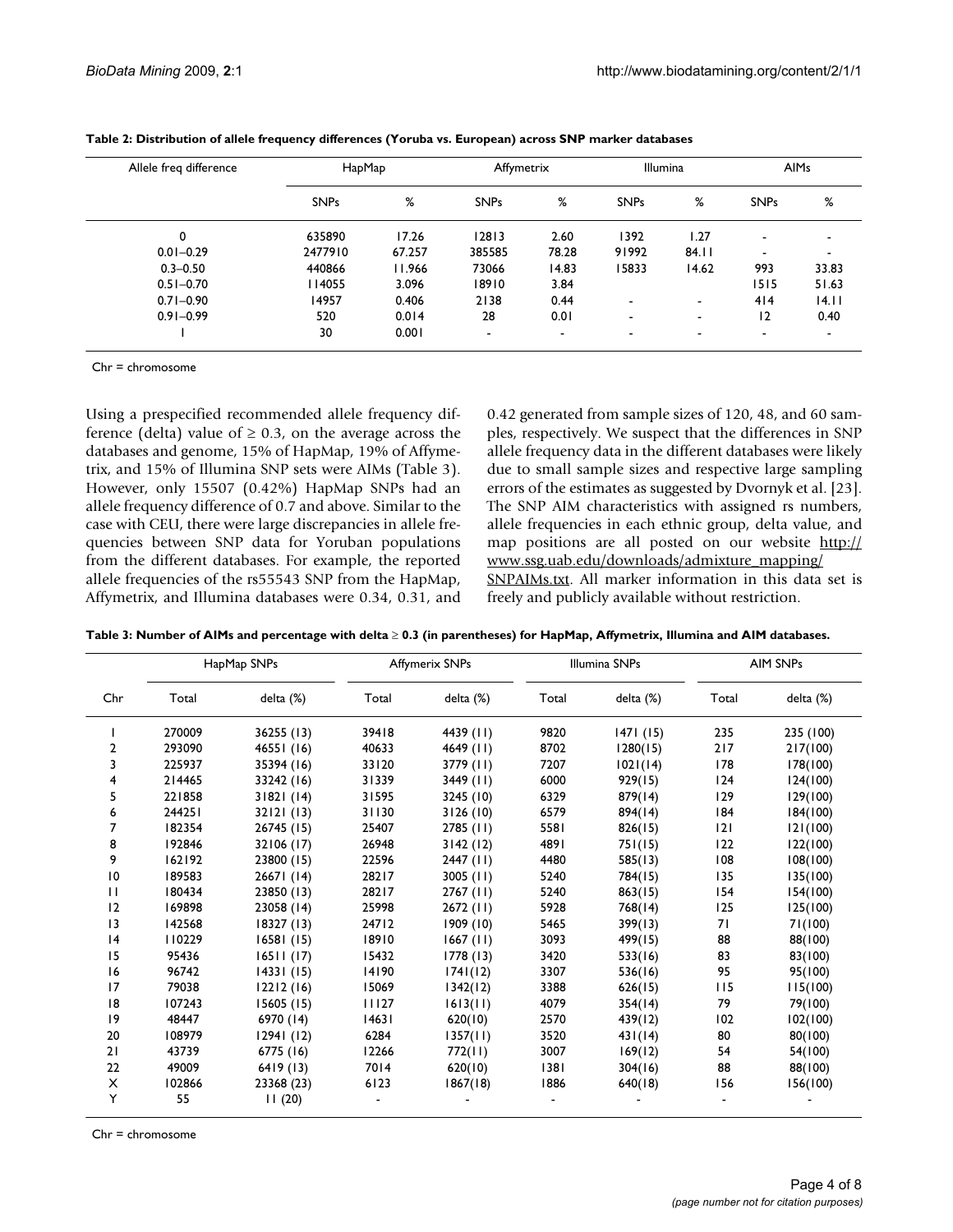#### *2. Number of overlapping AIMs selected from different platforms*

We compared selected AIM lists from among the different databases. Even though 57,000 Illumina 100 K SNPs are in the HapMap dataset, there were no common SNPs selected as AIMs when we used a 0.3 and above delta threshold of informativeness. Interestingly, the recent 3011 AIM panel [19] developed from databases such as Applied Biosystems, Applera, SeatleSNPs, and dbSNP is well represented in HapMap (total of 1479 SNPs were common with HapMap as AIMs). Affymetrix 500 K and HapMap have about 365,000 common SNPs. However, for AIMs with a delta value of  $\geq$  0.3, there were only 26,388 sets of SNPs overlapping between the 2 databases. As AIMs, few SNPs appeared in both Affymetrix and the recently developed AIM panel; the same was true for Hap-Map, Affymetrix, and the recently developed AIM panel.

However, there was no overlap in the selected AIMs among Affymetrix, Illumina, HapMap, and the recently developed AIM panel (Table 4). This is not surprising because the SNP selection criteria for each platform differed. For example, Affymetrix SNPs are based on proximity to a restriction site and even distribution across the genome, whereas the Illumina platform SNPs are selected in gene-rich regions and thus are not evenly distributed across the genome [28]. Combining nonoverlapping SNPs from different platforms seems a viable approach to increase power and detect signals across the genome.

However, most SNPs are not fixed among ancestral populations and so we cannot rule out the chance that the delta measures of informativeness pick different markers in the different platforms. Moreover, the average sample size (number of individuals) or DNA samples in each of the 2 populations used to estimate allele frequencies and the laboratory procedures used vary between platforms. For instance HapMap data were based on 120 samples, Affymetrix was based on 48 samples, and Illumina used 60 samples. Hence, we believe that the selected SNPs that are present in at least 2 platforms could be considered to be the best candidates for admixture mapping.

#### *3. Private SNP data set*

We observed significant differences in allele frequencies of few SNPs in the present study. These SNPs with significant variation in allele frequencies in populations of different ethnicity may be appropriate for studying the genetic basis of between-ethnic differences in the rates of complex diseases. Although the small sample sizes in this study preclude any definite conclusion regarding the complete absence of a particular allele in any given population, we observed 30 HapMap SNPs (0.001%) that were segregating in only one population sample ("private SNPs"). Most of these private SNPs (77%) were segregating in the African sample, although private SNPs were also observed for European populations. This may owe to the fact that African populations harbor more unique polymorphic alleles than non-African populations [35]. Follow-up studies of

| Table 4: Number of overlapping SNP AIMs selected by different platforms (HapMap, Affymetrix, Illumina, and AIMs). |  |  |
|-------------------------------------------------------------------------------------------------------------------|--|--|
|                                                                                                                   |  |  |

| Chr             | H < > A | H< > 1 | $H < -S$ |   | $A \le -1$ $A \le -5$ | $\le$ ->S | H<->A<->I | $H<\gt$ A $<$ S | $H < ->1 < -5$ | $A < ->1 < -5$ | All |
|-----------------|---------|--------|----------|---|-----------------------|-----------|-----------|-----------------|----------------|----------------|-----|
|                 | 1923    | 0      | 107      | 0 | 5                     | 0         | U         |                 | n              | $\Omega$       | o   |
|                 | 2180    | 0      | 114      |   |                       |           |           |                 |                |                |     |
|                 | 1983    | 0      | 88       |   |                       |           |           |                 |                |                |     |
|                 | 1433    | 0      | 58       |   |                       |           |           |                 |                |                |     |
|                 | 1590    | 0      | 71       |   |                       |           |           |                 |                |                |     |
|                 | 1836    | 0      | 105      |   | 8                     |           |           |                 |                |                |     |
|                 | 1240    | 0      | 55       |   | 2                     |           |           |                 |                |                |     |
| 8               | 1546    | 0      | 61       |   |                       |           |           |                 |                |                |     |
| 9               | 1073    | 0      | 63       |   |                       |           |           |                 |                |                |     |
| $\overline{10}$ | 1275    | 0      | 69       |   |                       |           |           |                 |                |                |     |
| Ш               | 1167    | 0      | 67       |   |                       |           |           |                 |                |                |     |
| 12              | 1071    | 0      | 67       |   |                       |           |           |                 |                |                |     |
| 13              | 1073    | o      | 38       |   |                       |           |           |                 |                |                |     |
| 4               | 760     | 0      | 46       |   |                       |           |           |                 |                |                |     |
| 15              | 863     | 0      | 45       |   |                       |           |           |                 |                |                |     |
| 16              | 824     | o      | 52       |   |                       |           |           |                 |                |                |     |
| 17              | 694     | o      | 56       |   |                       |           |           |                 |                |                |     |
| 8               | 883     | 0      | 55       |   |                       |           |           |                 |                |                |     |
| 9               | 244     | 0      | 48       |   |                       |           |           |                 |                |                |     |
| 20              | 863     | o      | 47       |   |                       |           |           |                 |                |                |     |
| 21              | 431     | O      | 31       |   |                       |           |           |                 |                |                |     |
| 22              | 361     | o      | 41       |   |                       |           |           |                 |                |                |     |
| X               | 1075    | 0      | 95       | n |                       |           |           |                 |                | o              |     |

Chr = chromosome, H = HapMap, A = Affymerix, I = Illumina, and S = AIMs identified by Smith et al. (2004)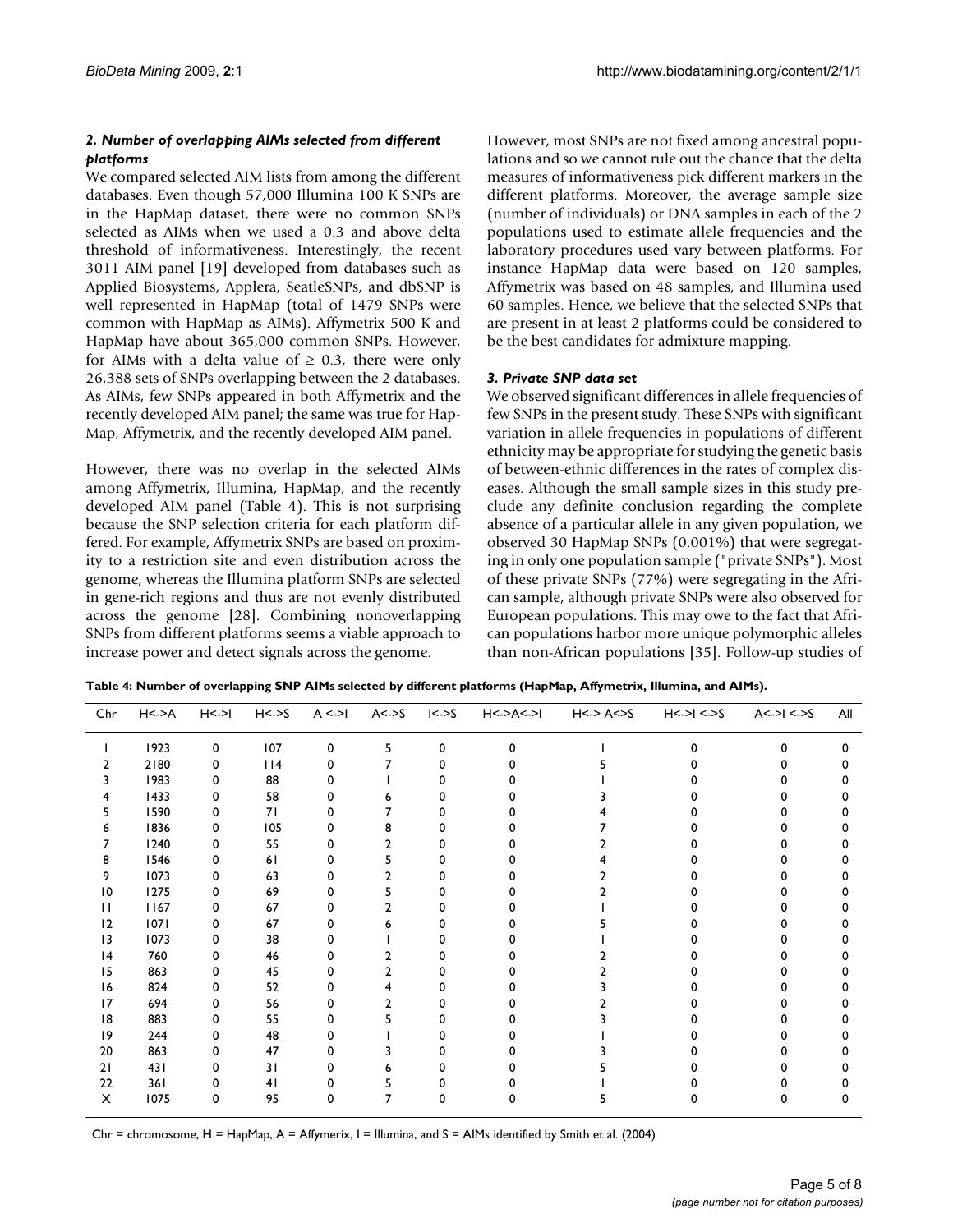the highly differentiated regions might provide significant insight into phenotypic diversity, selection and local adaptation between populations. No private SNPs were observed in the Affymetrix and Illumina data sets.

## **Discussion**

The SNP databases are important resources for performing genetic linkage, association, and admixture studies. Both academic and commercial groups are developing large numbers of genome-wide SNP datasets. These databases now contain over 12.6 million SNPs. However, only a small fraction of these SNPs are well characterized and validated [21]. Users of these data sets have several common questions regarding the existing databases, including the following: What is the frequency spectrum of the SNPs in these databases? What is the distribution picture of these SNPs across different ethnic and geographic populations? What fraction of the total number of SNPs is already captured by these databases?

We mined and compared the HapMap SNP database against Affymetrix 500 K and the gene centric Illumina 100 K SNP chips. This comparison suggests that a relatively large fraction (> 80%) of SNPs in these databases do not meet the cutoff for acceptable markers as AIMs [10], which means that they are either of very low frequency or not ancestry informative between the 2 ancestral populations. As a result, we developed and preset the AIM panels for each database individually. Our analyses showed that the SNP databases in their current status might have some limitation for studies of complex disorders, especially in different ethnic groups, as a result of incomplete or uneven representation of SNPs along the genome [23]. As indicated above, the different databases have different sets of SNPs. Because the SNP allele frequencies were determined by different genotyping labs that used different sample sizes and genotyping methods (see Methods), it would be difficult to perform several tests to assess data quality and identify sources of experimental variation. In critically evaluating our results, it is important to note that our analyses, and hence interpretations, are subject to several limitations. First, many of our analyses relied on data derived from available databases with contents that are, and will continue to be for some time, in a state of change. Moreover, the allele frequencies across the platforms were based on different sets of DNA samples. Therefore, our results represent a snapshot based on currently available data, and ultimately, when the human genome annotation becomes more stable, it will be important to verify these results. Second, the SNP allele frequencies were determined by using relatively small sample sizes (see Methods), and stochastic variation could affect the robustness of our conclusions.

Several studies discussed the similarities between human populations in terms of genetic constituents, and hence a large sample size may enable the detection of small differences in rare outcomes. Although we observed a strong correlation in allele frequencies between SNPs from different platforms (data not shown), confirming these allele frequency estimates in a larger sample size will be important. The analytical caveats associated with each database, such as how surrogates are Yorubans or CEU to each ancestral population and how much of the data (for example, in HapMap) is transferable to the diverse populations in Africa where there is extreme adaptive variation along the various countries is also debatable.

Most studies consider Europe as a relatively homogeneous population. Consequently, it has been argued that European population stratification does not represent a substantial source of bias in epidemiologic studies [36]. However, recent autosomal SNP studies have highlighted significant patterns of structure within Europe along a north-south axis [37] and also the presence of several significant axes of stratification within Europe, most prominently in a northern-southeastern trend, but also along an east-west axis. The study emphasized the importance of considering population stratification in studies using European and European-American individuals, and the need to develop EuroAIMs (European ancestry informative markers) for ancestry estimation and correction [38]. Moreover, the fundamental theorem underpinning Hap-Map is the common disease common variance (CD/CV) hypothesis [39]. How much information we can capture from rare variants is not clear [40].

# **Conclusion**

We presented AIM databases for all SNPs that show promise in distinguishing ancestral populations and thus that will be useful in admixture mapping for finding loci influencing complex phenotypes. These databases will also be useful for controlling stratification (or confounding factors) when the variation in admixture levels among individuals causes false-positive associations in genetic association studies. This investment will result in a unique genetic resource of high quality and global importance for genetic studies in admixed populations. Its size and complexity will allow systematic research into the genetics of many complex disorders in admixed populations and thus, by serving a wide variety of disciplines, will feed research in this promising area for many years to come.

#### **Competing interests**

The authors declare that they have no competing interests.

#### **Authors' contributions**

TMB and RCG conceived the study, and TMB carried out the data mining approaches and drafted the manuscript. HKT and DBA critically commented on the manuscript. All authors read and approved the final manuscript.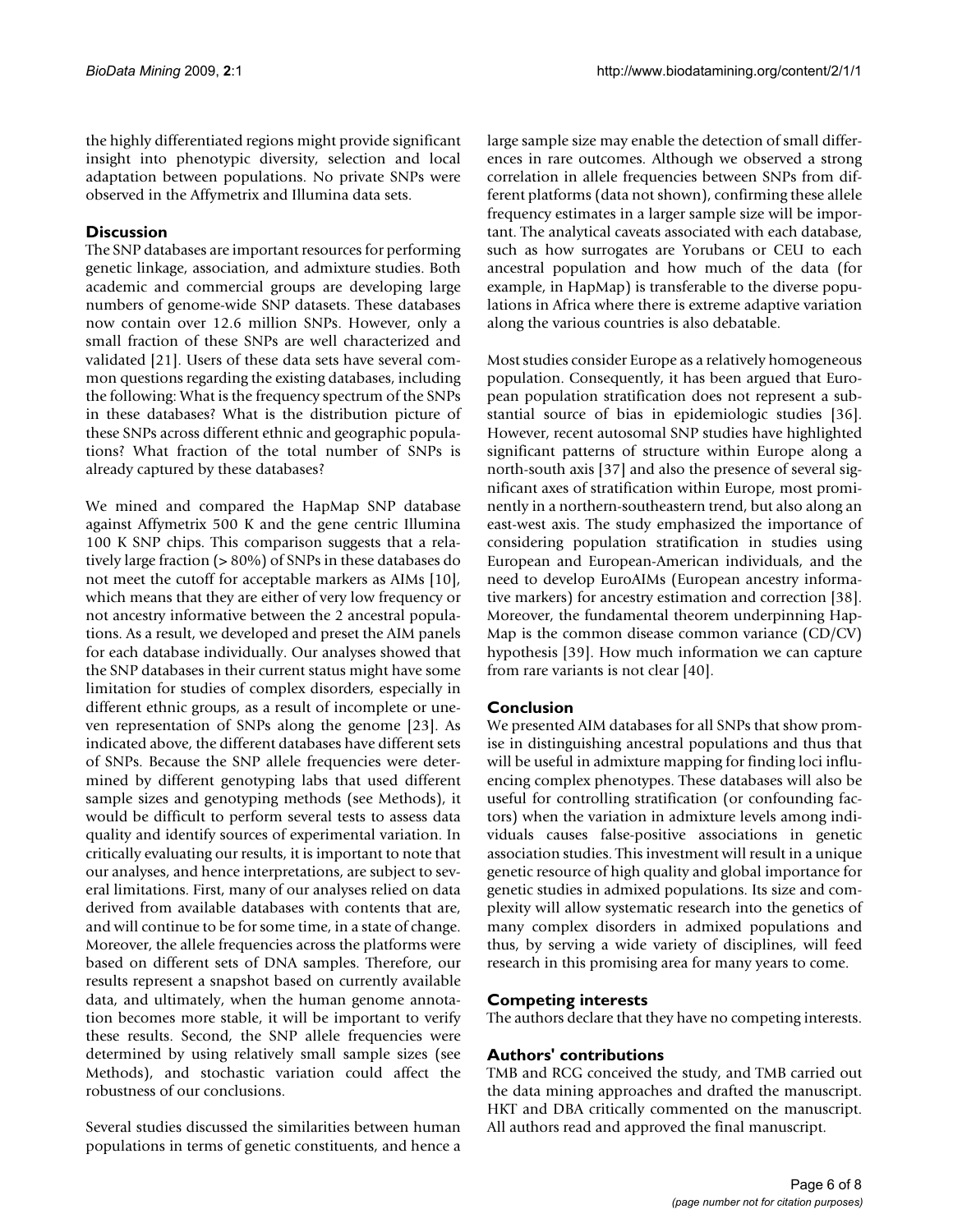#### **Acknowledgements**

This work was supported by the National Institutes of Health grants, R01NS045934, R01MH066181, P30DK056336, R01GM077490, R01DK52431 and R21LM008791. The opinions expressed are those of the authors and not necessarily those of the NIH or any other organization which with the authors are affiliated.

#### **Electronic Database Information**

URL for lists of AIM panels extracted from HapMap, Affymetrix, and Illumina are given: [http://www.ssg.uab.edu/downloads/admixture\\_mapping/](http://www.ssg.uab.edu/downloads/admixture_mapping/SNPAIMs.txt) [SNPAIMs.txt](http://www.ssg.uab.edu/downloads/admixture_mapping/SNPAIMs.txt)

#### **References**

- 1. Reich D, Patterson N: **[Will admixture mapping work to find dis](http://www.ncbi.nlm.nih.gov/entrez/query.fcgi?cmd=Retrieve&db=PubMed&dopt=Abstract&list_uids=16096110)[ease genes?](http://www.ncbi.nlm.nih.gov/entrez/query.fcgi?cmd=Retrieve&db=PubMed&dopt=Abstract&list_uids=16096110)** *Philos Trans R Soc Lond B Biol Sci* 2005, **360(1460):**1605-1607.
- 2. Stephens JC, Briscoe D, O'Brien SJ: **[Mapping by admixture link](http://www.ncbi.nlm.nih.gov/entrez/query.fcgi?cmd=Retrieve&db=PubMed&dopt=Abstract&list_uids=7942858)[age disequilibrium in human populations: limits and guide](http://www.ncbi.nlm.nih.gov/entrez/query.fcgi?cmd=Retrieve&db=PubMed&dopt=Abstract&list_uids=7942858)[lines.](http://www.ncbi.nlm.nih.gov/entrez/query.fcgi?cmd=Retrieve&db=PubMed&dopt=Abstract&list_uids=7942858)** *Am J Hum Genet* 1994, **55(4):**809-824.
- 3. McKeigue PM: **[Mapping genes underlying ethnic differences in](http://www.ncbi.nlm.nih.gov/entrez/query.fcgi?cmd=Retrieve&db=PubMed&dopt=Abstract&list_uids=8981962) [disease risk by linkage disequilibrium in recently admixed](http://www.ncbi.nlm.nih.gov/entrez/query.fcgi?cmd=Retrieve&db=PubMed&dopt=Abstract&list_uids=8981962) [populations.](http://www.ncbi.nlm.nih.gov/entrez/query.fcgi?cmd=Retrieve&db=PubMed&dopt=Abstract&list_uids=8981962)** *Am J Hum Genet* 1997, **60(1):**188-196.
- 4. Hirschhorn JN, Daly MJ: **[Genome-wide association studies for](http://www.ncbi.nlm.nih.gov/entrez/query.fcgi?cmd=Retrieve&db=PubMed&dopt=Abstract&list_uids=15716906) [common diseases and complex traits.](http://www.ncbi.nlm.nih.gov/entrez/query.fcgi?cmd=Retrieve&db=PubMed&dopt=Abstract&list_uids=15716906)** *Nat Rev Genet* 2005, **6(2):**95-108.
- 5. Smith MW, O'Brien SJ: **[Mapping by admixture linkage disequi](http://www.ncbi.nlm.nih.gov/entrez/query.fcgi?cmd=Retrieve&db=PubMed&dopt=Abstract&list_uids=16012528)[librium: advances, limitations and guidelines.](http://www.ncbi.nlm.nih.gov/entrez/query.fcgi?cmd=Retrieve&db=PubMed&dopt=Abstract&list_uids=16012528)** *Nat Rev Genet* 2005, **6(8):**623-632.
- 6. Stranger BE, Forrest MS, Dunning M, Ingle CE, Beazley C, Thorne N, Redon R, Bird CP, de Grassi A, Lee C, Tyler-Smith C, Carter N, Scherer SW, Tavare S, Deloukas P, Hurles ME, Dermitzakis ET: **[Rel](http://www.ncbi.nlm.nih.gov/entrez/query.fcgi?cmd=Retrieve&db=PubMed&dopt=Abstract&list_uids=17289997)[ative impact of nucleotide and copy number variation on](http://www.ncbi.nlm.nih.gov/entrez/query.fcgi?cmd=Retrieve&db=PubMed&dopt=Abstract&list_uids=17289997) [gene expression phenotypes.](http://www.ncbi.nlm.nih.gov/entrez/query.fcgi?cmd=Retrieve&db=PubMed&dopt=Abstract&list_uids=17289997)** *Science* 2007, **315(5813):**848-853.
- 7. Shriver MD, Smith MW, Jin L, Marcini A, Akey JM, Deka R, Ferrell RE: **[Ethnic-affiliation estimation by use of population-specific](http://www.ncbi.nlm.nih.gov/entrez/query.fcgi?cmd=Retrieve&db=PubMed&dopt=Abstract&list_uids=9106543) [DNA markers.](http://www.ncbi.nlm.nih.gov/entrez/query.fcgi?cmd=Retrieve&db=PubMed&dopt=Abstract&list_uids=9106543)** *Am J Hum Genet* 1997, **60(4):**957-964.
- 8. Parra EJ, Marcini A, Akey J, Martinson J, Batzer MA, Cooper R, Forrester T, Allison DB, Deka R, Ferrell RE, Shriver MD: **[Estimating](http://www.ncbi.nlm.nih.gov/entrez/query.fcgi?cmd=Retrieve&db=PubMed&dopt=Abstract&list_uids=9837836) [African American admixture proportions by use of popula](http://www.ncbi.nlm.nih.gov/entrez/query.fcgi?cmd=Retrieve&db=PubMed&dopt=Abstract&list_uids=9837836)[tion-specific alleles.](http://www.ncbi.nlm.nih.gov/entrez/query.fcgi?cmd=Retrieve&db=PubMed&dopt=Abstract&list_uids=9837836)** *Am J Hum Genet* 1998, **63(6):**1839-1851.
- Smith MW, Lautenberger JA, Shin HD, Chretien JP, Shrestha S, Gilbert DA, O'Brien SJ: **[Markers for mapping by admixture linkage](http://www.ncbi.nlm.nih.gov/entrez/query.fcgi?cmd=Retrieve&db=PubMed&dopt=Abstract&list_uids=11590548) [disequilibrium in African American and Hispanic popula](http://www.ncbi.nlm.nih.gov/entrez/query.fcgi?cmd=Retrieve&db=PubMed&dopt=Abstract&list_uids=11590548)[tions.](http://www.ncbi.nlm.nih.gov/entrez/query.fcgi?cmd=Retrieve&db=PubMed&dopt=Abstract&list_uids=11590548)** *Am J Hum Genet* 2001, **69(5):**1080-1094.
- 10. Collins-Schramm HE, Phillips CM, Operario DJ, Lee JS, Weber JL, Hanson RL, Knowler WC, Cooper R, Li H, Seldin MF: **[Ethnic-differ](http://www.ncbi.nlm.nih.gov/entrez/query.fcgi?cmd=Retrieve&db=PubMed&dopt=Abstract&list_uids=11845411)[ence markers for use in mapping by admixture linkage dise](http://www.ncbi.nlm.nih.gov/entrez/query.fcgi?cmd=Retrieve&db=PubMed&dopt=Abstract&list_uids=11845411)[quilibrium.](http://www.ncbi.nlm.nih.gov/entrez/query.fcgi?cmd=Retrieve&db=PubMed&dopt=Abstract&list_uids=11845411)** *Am J Hum Genet* 2002, **70(3):**737-750.
- Redden DT, Divers J, Vaughan LK, Tiwari HK, Beasley TM, Fernandez JR, Kimberly RP, Feng R, Padilla MA, Liu N, Miller MB, Allison DB: **[Regional admixture mapping and structured association](http://www.ncbi.nlm.nih.gov/entrez/query.fcgi?cmd=Retrieve&db=PubMed&dopt=Abstract&list_uids=16934005) testing: conceptual unification and an extensible general lin[ear model.](http://www.ncbi.nlm.nih.gov/entrez/query.fcgi?cmd=Retrieve&db=PubMed&dopt=Abstract&list_uids=16934005)** *PLoS Genet* 2006, **2(8):**e137.
- 12. Rosenberg NA, Li LM, Ward R, Pritchard JK: **[Informativeness of](http://www.ncbi.nlm.nih.gov/entrez/query.fcgi?cmd=Retrieve&db=PubMed&dopt=Abstract&list_uids=14631557) [genetic markers for inference of ancestry.](http://www.ncbi.nlm.nih.gov/entrez/query.fcgi?cmd=Retrieve&db=PubMed&dopt=Abstract&list_uids=14631557)** *Am J Hum Genet* 2003, **73(6):**1402-1422.
- 13. Cavalli-Sforza LL, Menozzi P, Piazza A: **The history and geography of human genes'.** Princeton University Press, Princeton, NJ; 1994.
- 14. Deka R, Shriver MD, Yu LM, Ferrell RE, Chakraborty R: **[Intra- and](http://www.ncbi.nlm.nih.gov/entrez/query.fcgi?cmd=Retrieve&db=PubMed&dopt=Abstract&list_uids=8582352) [inter-population diversity at short tandem repeat loci in](http://www.ncbi.nlm.nih.gov/entrez/query.fcgi?cmd=Retrieve&db=PubMed&dopt=Abstract&list_uids=8582352) [diverse populations of the world.](http://www.ncbi.nlm.nih.gov/entrez/query.fcgi?cmd=Retrieve&db=PubMed&dopt=Abstract&list_uids=8582352)** *Electrophoresis* 1995, **16(9):**1659-1664.
- 15. Edwards AW: **[Human genetic diversity: Lewontin's fallacy.](http://www.ncbi.nlm.nih.gov/entrez/query.fcgi?cmd=Retrieve&db=PubMed&dopt=Abstract&list_uids=12879450)** *Bioessays* 2003, **25(8):**798-801.
- 16. Shriver MD, Parra EJ, Dios S, Bonilla C, Norton H, Jovel C, Pfaff C, Jones C, Massac A, Cameron N, Baron A, Jackson T, Argyropoulos G, Jin L, Hoggart CJ, McKeigue PM, Kittles RA: **[Skin pigmentation,](http://www.ncbi.nlm.nih.gov/entrez/query.fcgi?cmd=Retrieve&db=PubMed&dopt=Abstract&list_uids=12579416) [biogeographical ancestry and admixture mapping.](http://www.ncbi.nlm.nih.gov/entrez/query.fcgi?cmd=Retrieve&db=PubMed&dopt=Abstract&list_uids=12579416)** *Hum Genet* 2003, **112(4):**387-399.
- 17. Bonilla C, Parra EJ, Pfaff CL, Dios S, Marshall JA, Hamman RF, Ferrell RE, Hoggart CL, McKeigue PM, Shriver MD: **[Admixture in the His](http://www.ncbi.nlm.nih.gov/entrez/query.fcgi?cmd=Retrieve&db=PubMed&dopt=Abstract&list_uids=15008793)[panics of the San Luis Valley, Colorado, and its implications](http://www.ncbi.nlm.nih.gov/entrez/query.fcgi?cmd=Retrieve&db=PubMed&dopt=Abstract&list_uids=15008793)**

**[for complex trait gene mapping.](http://www.ncbi.nlm.nih.gov/entrez/query.fcgi?cmd=Retrieve&db=PubMed&dopt=Abstract&list_uids=15008793)** *Ann Hum Genet* 2004, **68(Pt 2):**139-153.

- 18. Akey JM, Zhang G, Zhang K, Jin L, Shriver MD: **[Interrogating a](http://www.ncbi.nlm.nih.gov/entrez/query.fcgi?cmd=Retrieve&db=PubMed&dopt=Abstract&list_uids=12466284) [high-density SNP map for signatures of natural selection.](http://www.ncbi.nlm.nih.gov/entrez/query.fcgi?cmd=Retrieve&db=PubMed&dopt=Abstract&list_uids=12466284)** *Genome Res* 2002, **12(12):**1805-1814.
- 19. Smith MW, Patterson N, Lautenberger JA, Truelove AL, McDonald GJ, Waliszewska A, Kessing BD, Malasky MJ, Scafe C, Le E, De Jager PL, Mignault AA, Yi Z, De The G, Essex M, Sankale JL, Moore JH, Poku K, Phair JP, Goedert JJ, Vlahov D, Williams SM, Tishkoff SA, Winkler CA, De La Vega FM, Woodage T, Sninsky JJ, Hafler DA, Altshuler D, Gilbert DA, O'Brien SJ, Reich D: **[A high-density admixture map](http://www.ncbi.nlm.nih.gov/entrez/query.fcgi?cmd=Retrieve&db=PubMed&dopt=Abstract&list_uids=15088270) [for disease gene discovery in african americans.](http://www.ncbi.nlm.nih.gov/entrez/query.fcgi?cmd=Retrieve&db=PubMed&dopt=Abstract&list_uids=15088270)** *Am J Hum Genet* 2004, **74(5):**1001-1013.
- 20. Dempster AP, Laird NM, Rubin DB: **Maximum likelihood from incomplete data via the EM algorithm.** *J R Stat Soc Ser B* 1977, **39:**1-38.
- 21. Jiang R, Duan J, Windemuth A, Stephens JC, Judson R, Xu C: **[Genome-wide evaluation of the public SNP databases.](http://www.ncbi.nlm.nih.gov/entrez/query.fcgi?cmd=Retrieve&db=PubMed&dopt=Abstract&list_uids=14596641)** *Pharmacogenomics* 2003, **4(6):**779-789.
- 22. Miller RD, Phillips MS, Jo I, Donaldson MA, Studebaker JF, Addleman N, Alfisi SV, Ankener WM, Bhatti HA, Callahan CE, Carey BJ, Conley CL, Cyr JM, Derohannessian V, Donaldson RA, Elosua C, Ford SE, Forman AM, Gelfand CA, Grecco NM, Gutendorf SM, Hock CR, Hozza MJ, Hur S, In SM, Jackson DL, Jo SA, Jung SC, Kim S, Kimm K, Kloss EF, Koboldt DC, Kuebler JM, Kuo FS, Lathrop JA, Lee JK, Leis KL, Livingston SA, Lovins EG, Lundy ML, Maggan S, Minton M, Mockler MA, Morris DW, Nachtman EP, Oh B, Park C, Park CW, Pavelka N, Perkins AB, Restine SL, Sachidanandam R, Reinhart AJ, Scott KE, Shah GJ, Tate JM, Varde SA, Walters A, White JR, Yoo YK, Lee JE, Boyce-Jacino MT, Kwok PY: **[High-density single-nucleotide pol](http://www.ncbi.nlm.nih.gov/entrez/query.fcgi?cmd=Retrieve&db=PubMed&dopt=Abstract&list_uids=15961272)[ymorphism maps of the human genome.](http://www.ncbi.nlm.nih.gov/entrez/query.fcgi?cmd=Retrieve&db=PubMed&dopt=Abstract&list_uids=15961272)** *Genomics* 2005, **86(2):**117-126.
- 23. Dvornyk V, Long JR, Xiong DH, Liu PY, Zhao LJ, Shen H, Zhang YY, Liu YJ, Rocha-Sanchez S, Xiao P, Recker RR, Deng HW: **[Current](http://www.ncbi.nlm.nih.gov/entrez/query.fcgi?cmd=Retrieve&db=PubMed&dopt=Abstract&list_uids=15113403) [limitations of SNP data from the public domain for studies of](http://www.ncbi.nlm.nih.gov/entrez/query.fcgi?cmd=Retrieve&db=PubMed&dopt=Abstract&list_uids=15113403) complex disorders: a test for ten candidate genes for obesity [and osteoporosis.](http://www.ncbi.nlm.nih.gov/entrez/query.fcgi?cmd=Retrieve&db=PubMed&dopt=Abstract&list_uids=15113403)** *BMC Genet* 2004, **5:**4.
- 24. Kim SK, Borevitz J: **[Mining the HapMap to dissect complex](http://www.ncbi.nlm.nih.gov/entrez/query.fcgi?cmd=Retrieve&db=PubMed&dopt=Abstract&list_uids=16569264) [traits.](http://www.ncbi.nlm.nih.gov/entrez/query.fcgi?cmd=Retrieve&db=PubMed&dopt=Abstract&list_uids=16569264)** *Genome Biol* 2006, **7(3):**310.
- 25. Salas A, Phillips C, Carracedo A: **[Ancestry vs physical traits: the](http://www.ncbi.nlm.nih.gov/entrez/query.fcgi?cmd=Retrieve&db=PubMed&dopt=Abstract&list_uids=16133562) [search for ancestry informative markers \(AIMs\).](http://www.ncbi.nlm.nih.gov/entrez/query.fcgi?cmd=Retrieve&db=PubMed&dopt=Abstract&list_uids=16133562)** *Int J Legal Med* 2006, **120(3):**188-189. author reply 190.
- 26. Altshuler D, Brooks LD, Chakravarti A, *et al.*: **[A haplotype map of](http://www.ncbi.nlm.nih.gov/entrez/query.fcgi?cmd=Retrieve&db=PubMed&dopt=Abstract&list_uids=16255080) [the human genome.](http://www.ncbi.nlm.nih.gov/entrez/query.fcgi?cmd=Retrieve&db=PubMed&dopt=Abstract&list_uids=16255080)** *Nature* 2005, **437(7063):**1299-1320.
- 27. Thorisson GA, Smith AV, Krishnan L, Stein LD: **[The International](http://www.ncbi.nlm.nih.gov/entrez/query.fcgi?cmd=Retrieve&db=PubMed&dopt=Abstract&list_uids=16251469) [HapMap Project Web site.](http://www.ncbi.nlm.nih.gov/entrez/query.fcgi?cmd=Retrieve&db=PubMed&dopt=Abstract&list_uids=16251469)** *Genome Res* 2005, **15(11):**1592-1593.
- 28. Motsinger AA, Ritchie MD, Dobrin SE: **[Clinical applications of](http://www.ncbi.nlm.nih.gov/entrez/query.fcgi?cmd=Retrieve&db=PubMed&dopt=Abstract&list_uids=16824029) [whole-genome association studies: future applications at the](http://www.ncbi.nlm.nih.gov/entrez/query.fcgi?cmd=Retrieve&db=PubMed&dopt=Abstract&list_uids=16824029) [bedside.](http://www.ncbi.nlm.nih.gov/entrez/query.fcgi?cmd=Retrieve&db=PubMed&dopt=Abstract&list_uids=16824029)** *Expert Rev Mol Diagn* 2006, **6(4):**551-565.
- 29. SAS I: **SAS ver. 9.1.3.** Cary, NC: SAS Institute Inc; 2002.
- 30. Price AL, Patterson N, Yu F, Cox DR, Waliszewska A, McDonald GJ, Tandon A, Schirmer C, Neubauer J, Bedoya G, Duque C, Villegas A, Bortolini MC, Salzano FM, Gallo C, Mazzotti G, Tello-Ruiz M, Riba L, Aguilar-Salinas CA, Canizales-Quinteros S, Menjivar M, Klitz W, Henderson B, Haiman CA, Winkler C, Tusie-Luna T, Ruiz-Linares A, Reich D: **[A genomewide admixture map for Latino popula](http://www.ncbi.nlm.nih.gov/entrez/query.fcgi?cmd=Retrieve&db=PubMed&dopt=Abstract&list_uids=17503322)[tions.](http://www.ncbi.nlm.nih.gov/entrez/query.fcgi?cmd=Retrieve&db=PubMed&dopt=Abstract&list_uids=17503322)** *Am J Hum Genet* 2007, **80(6):**1024-1036.
- 31. Myers S, Bottolo L, Freeman C, McVean G, Donnelly P: **[A fine-scale](http://www.ncbi.nlm.nih.gov/entrez/query.fcgi?cmd=Retrieve&db=PubMed&dopt=Abstract&list_uids=16224025) [map of recombination rates and hotspots across the human](http://www.ncbi.nlm.nih.gov/entrez/query.fcgi?cmd=Retrieve&db=PubMed&dopt=Abstract&list_uids=16224025) [genome.](http://www.ncbi.nlm.nih.gov/entrez/query.fcgi?cmd=Retrieve&db=PubMed&dopt=Abstract&list_uids=16224025)** *Science* 2005, **310(5746):**321-324.
- 32. McKeigue PM: **[Mapping genes that underlie ethnic differences](http://www.ncbi.nlm.nih.gov/entrez/query.fcgi?cmd=Retrieve&db=PubMed&dopt=Abstract&list_uids=9634509) [in disease risk: methods for detecting linkage in admixed](http://www.ncbi.nlm.nih.gov/entrez/query.fcgi?cmd=Retrieve&db=PubMed&dopt=Abstract&list_uids=9634509) [populations, by conditioning on parental admixture.](http://www.ncbi.nlm.nih.gov/entrez/query.fcgi?cmd=Retrieve&db=PubMed&dopt=Abstract&list_uids=9634509)** *Am J Hum Genet* 1998, **63(1):**241-251.
- 33. Rosenberg NA, Pritchard JK, Weber JL, Cann HM, Kidd KK, Zhivotovsky LA, Feldman MW: **[Genetic structure of human popula](http://www.ncbi.nlm.nih.gov/entrez/query.fcgi?cmd=Retrieve&db=PubMed&dopt=Abstract&list_uids=12493913)[tions.](http://www.ncbi.nlm.nih.gov/entrez/query.fcgi?cmd=Retrieve&db=PubMed&dopt=Abstract&list_uids=12493913)** *Science* 2002, **298(5602):**2381-2385.
- Carlson CS, Eberle MA, Rieder MJ, Yi Q, Kruglyak L, Nickerson DA: **[Selecting a maximally informative set of single-nucleotide](http://www.ncbi.nlm.nih.gov/entrez/query.fcgi?cmd=Retrieve&db=PubMed&dopt=Abstract&list_uids=14681826) polymorphisms for association analyses using linkage dise[quilibrium.](http://www.ncbi.nlm.nih.gov/entrez/query.fcgi?cmd=Retrieve&db=PubMed&dopt=Abstract&list_uids=14681826)** *Am J Hum Genet* 2004, **74(1):**106-120.
- Gabriel SB, Schaffner SF, Nguyen H, Moore JM, Roy J, Blumenstiel B, Higgins J, DeFelice M, Lochner A, Faggart M, Liu-Cordero SN, Rotimi C, Adeyemo A, Cooper R, Ward R, Lander ES, Daly MJ, Altshuler D: **[The structure of haplotype blocks in the human genome.](http://www.ncbi.nlm.nih.gov/entrez/query.fcgi?cmd=Retrieve&db=PubMed&dopt=Abstract&list_uids=12029063)** *Science* 2002, **296(5576):**2225-2229.